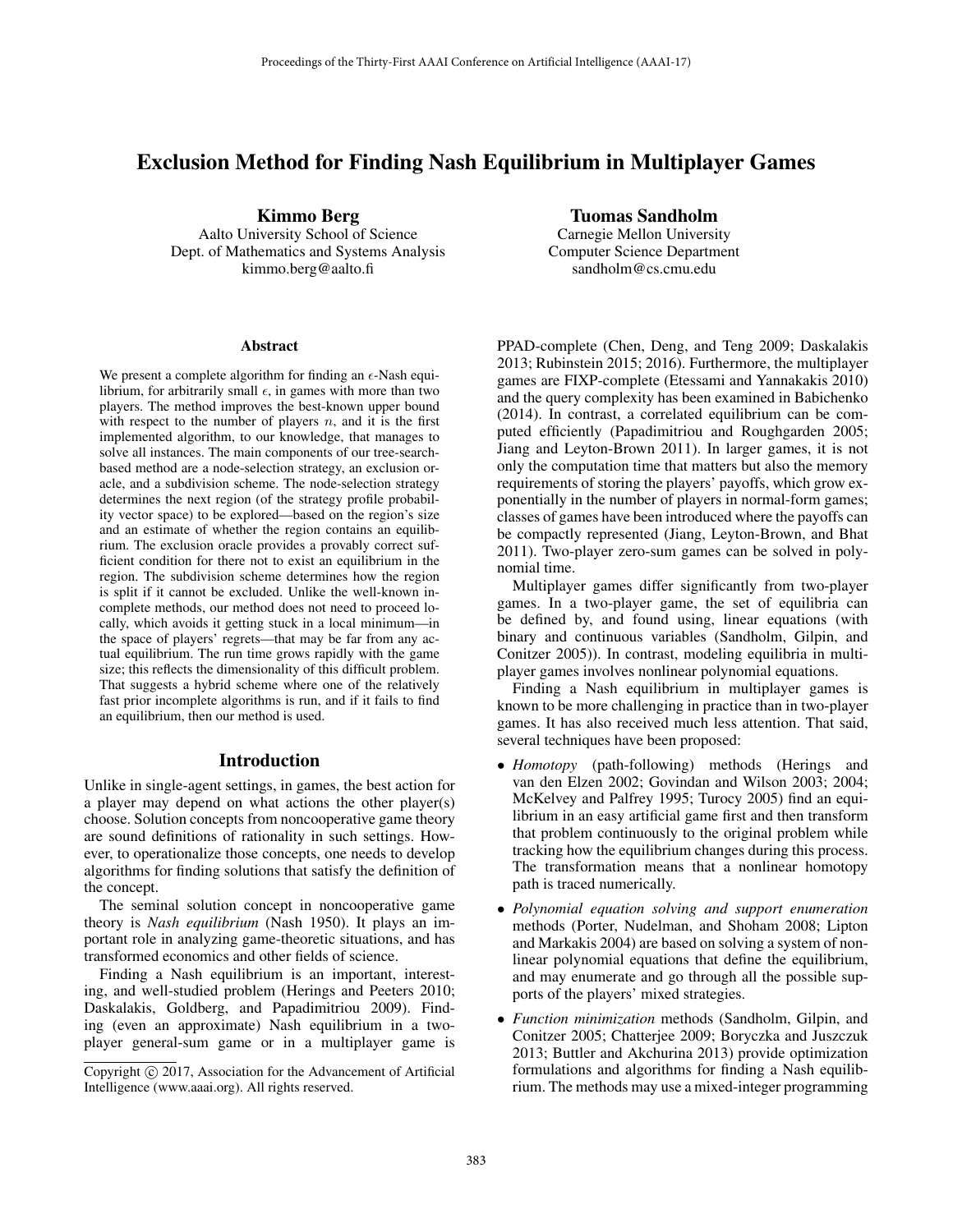formulation, where some of the variables are binary and they indicate whether a given pure strategy is in the support of the mixed-strategy equilibrium. The algorithms are typically based on tree search, and they branch on the binary variables. That is in stark contrast to the tree-searchbased algorithm that we develop, which is based on splitting the *continuous* probability space.

- *Simplicial subdivision* methods (van der Laan, Talman, and van der Heyden 1987) construct a triangulated mesh for the search space and try to find a completely labeled simplex in the mesh. The triangulation is adaptively refined and the algorithm can be restarted from the previously found simplex. The algorithm moves locally from one simplex to another, which may require a long path in a highly-refined mesh. A Nash equilibrium need not be close to the found simplex on any given triangulation.
- *Uniform-strategy enumeration* methods (Lipton, Markakis, and Mehta 2003; Hémon, de Rougemont, and Santha 2008; Babichenko, Barman, and Peretz 2014) search exhaustively for an approximate equilibrium over all k-uniform strategies, that is, strategies where all the probabilities are integer multiples of  $1/k$ , for a given k.

Some of the above methods require drastic modifications when moving from the two-player setting to multiple players. For example, the homotopy method of Herings and van den Elzen (2002) uses piecewise linearization to handle the nonlinearities in the tracing procedure, and Ganzfried and Sandholm (2010) generalize the mixed-integer program formulation of Sandholm et al. (2005) using piecewise linearization.

The homotopy methods that use the global Newton method do not converge globally (McKelvey and McLennan 1996). Govindan and Wilson (2004) observe that the iterated polymatrix approximation method typically converges globally but is not failsafe and may get stuck in some games. They find that the problem with homotopy methods is that they need to traverse nonlinear paths and require many small steps in order to obtain reasonable accuracy. They also observe that the homotopy path may have many twists and reversals. Goldberg et al. (2013) construct examples where homotopy methods will not only need an exponential number of pivots but also an exponential number of direction reversals. Herings and van den Elzen (2002) and Herings and Peeters (2010) present a globally convergent homotopy method but note that the triangulations must have very refined mesh and the homotopy path must be traced numerically.

In principle, one can find all equilibria since the nonlinear equations are polynomials (Herings and Peeters 2005; Datta 2010). The idea is to enumerate all supports, solve all roots of the polynomial equations, and select the solutions that correspond to probability distributions (Turocy 2008). The methods of finding all equilibria are probabilistic, that is, they will find all solutions with given probability when they are run for at least some amount of time (which depends on the probability) (Herings and Peeters 2005). There are exponentially many supports in the game and there can be exponentially many equilibria (McLennan 2005; von Stengel 2012). Moreover, the homotopy methods (global Newton, tracing procedure, or quantal response method) are not guaranteed to find all equilibria (Turocy 2010).

Lipton et al. (2003) showed that any Nash equilibrium can be approximated with some  $\epsilon$ -Nash where the players use supports with a small number of pure strategies; see also Hemon et al. (2008). Babichenko et al. (2014) improved the bounds and presented a complete method for finding an  $\epsilon$ -Nash equilibrium in multiplayer games that has so far the best-known upper bound with respect to the number of strategies m and the number of player n. Their bound  $m^{\log m}$ is tight up to a constant if it takes exponential time to solve PPAD-hard problems (Rubinstein 2016). The method enumerates all k-uniform strategy profiles among which an  $\epsilon$ -Nash equilibrium must exist. The k-uniform strategies are mixed strategies that assign to each pure strategy a rational probability with denominator  $k$ . The main advantage of using k-uniform strategies is that this strategy space is relatively small compared to the original strategy space. Lipton and Markakis (2004) propose a method that has the bestknown upper bound with respect to the accuracy  $\epsilon$ . However, none of those methods have been implemented, as far as we know. We implement a method based on uniform strategies and make a comparison with our method. We also test all the GAMBIT multiplayer algorithms and find that our exclusion method is the first implemented algorithm that can find approximate equilibrium in all instances.

We present a complete tree-search-based method that improves the best-known upper bound with respect to the number of players n; see the 2-page early version published as Berg and Sandholm (2016). We improve the bounds of Babichenko et al. (2014) in n and  $\epsilon$ , but our method is worse in the number of actions  $m$ . Moreover, our method is better in  $n$  compared to Lipton and Markakis (2004), equal in  $m$ , and worse in  $\epsilon$ . Babichenko et al. show that the query complexity of the problem is exponential in  $n$  (as is our run-time bound), if  $\epsilon = O(1/n)$ ; so, under that condition, our run time is optimal in n is optimal in  $n$ .

Our method divides the search space into smaller regions and examines whether an equilibrium cannot exist in the region. The regions are explored in an order given by a ranking function. This means that the regions are not examined locally, as in the simplicial subdivision method; this prevents our algorithm from getting stuck in local minima—in the space of players' regrets—that may be far away from any actual Nash equilibrium. The regions are either excluded by the oracle or further subdivided into smaller regions. The proposed oracle never excludes a region that contains an equilibrium. Moreover, any point with positive regret can be excluded when the surrounding region is small enough. Our method keeps removing regions based on points with positive regret, and is guaranteed to find an  $\epsilon$ -Nash equilibrium, for arbitrarily small  $\epsilon$ , in finite time that depends on  $\epsilon$ .

### Normal-form games

A normal-form game can be defined as a tuple  $G =$  $(N, A, u)$ , where  $N = \{1, \ldots, n\}$  is the set of players and  $A_i = \{a_1, \ldots, a_m\}$  is the set of pure actions for player i. For simplicity, we assume that all the players have the same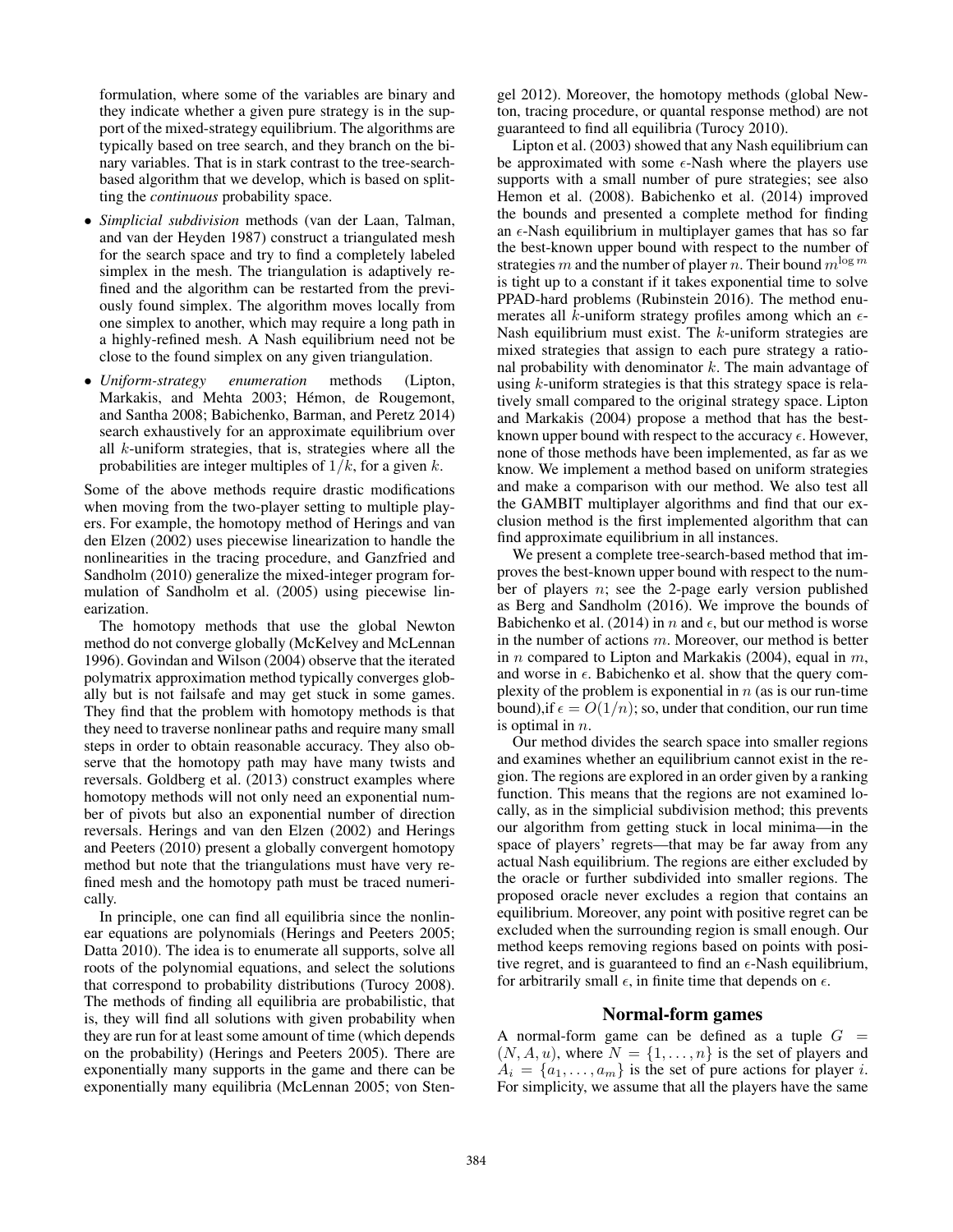number of actions m. The function  $u_i : A \mapsto \mathbf{R}$  gives player i's payoff where the set of pure action profiles is player  $i$ 's payoff, where the set of pure action profiles is  $A = A_1 \times \ldots \times A_n$ .

The players may use mixed strategies, that is, randomize among the pure actions. Each player  $i$  assigns a probability  $p_i(a_j) \geq 0$  for each pure action  $a_j \in A_i$  such that  $\sum_{k=1}^{n} p_i(a_k) = 1$ . The mixed strategy profile is denoted by  $n = (n_1, \ldots, n_n)$ . For a given strategy n the playnoted by  $p = (p_1, \ldots, p_n)$ . For a given strategy p, the players' payoffs are  $u_i(p) = \sum_{a \in A} p(a)u_i(a)$ , where  $p(a) = \prod_{i \in N} p_i(a_i)$ . Player *i*'s opponents' strategies are denoted  $\prod_{i\in N} p_i(a_i)$ . Player i's opponents' strategies are denoted by  $p_{-i} = (p_1, \ldots, p_{i-1}, p_{i+1}, \ldots, p_n)$ .<br>A strategy  $p^*$  is a Nash equilibrium

A strategy  $p^*$  is a Nash equilibrium if  $u_i(a_j, p_{-i}^*) \leq (p_i^* p^*)$  for all  $a_i \in A_i$  and  $i \in N$  This means that no  $u_i(p_i^*, p_{-i}^*)$  for all  $a_j \in A_i$  and  $i \in N$ . This means that no<br>player has incentive to deviate when the other players stick player has incentive to deviate when the other players stick to their equilibrium strategies. At least one Nash equilibrium always exists in these finite games (Nash 1950).

For each strategy  $p$ , we can define player  $i$ 's regret of action  $a_j$  as  $r_i(a_j, p) = u_i(a_j, p_{-i}) - u_i(p)$ . The regret of player *i* is then  $r_i(p) = \max_{a_j \in A_i} r_i(a_j, p)$ . Moreover, the regret in the game is

$$
r(p) = \max_{i \in N} r_i(p). \tag{1}
$$

A strategy  $p^*$  is a Nash equilibrium if the players have no regret when playing their strategies, that is,  $r(p^*)=0$ . A strategy  $p^*$  is an  $\epsilon$ -Nash equilibrium if  $r(p^*) \leq \epsilon$ . Thus, the computation of an equilibrium can be formulated as finding computation of an equilibrium can be formulated as finding a root of the regret function. In general, the regret function is continuous, nonlinear, and piecewise polynomial in the players' probabilities. The regret function  $r(p)$  need not be differentiable, but each component  $r_i(a_j, p)$  is differentiable. We reduce the dimension of the search space by noting that the probabilities sum up to one for each player. The reduced search space of player *i* is  $p'_i = (p_i(a_1), \ldots, p_i(a_{m-1}))$  and<br> $p_i(a_i) = 1$ ,  $\sum_{i=1}^{m-1} p_i(a_i)$  for each  $i \in N$ . Thus, the usual  $p_i(a_m) = 1 - \sum_{k=1}^{m-1} p_i(a_k)$  for each  $i \in N$ . Thus, the variables of the reduced search space are  $p' = (p'_i, p'_i)$ . The ables of the reduced search space are  $p' = (p'_1, \dots, p'_n)$ . The reduced search space is denoted by  $P'$  and its dimension is  $d' = dim(P') = (m-1)n.$ 

### Tree-search-based method

We propose a tree-search-based method for finding a Nash equilibrium in multiplayer games. It splits the search space  $P'$  into smaller regions, until a solution is found, that is, when the regrets are small enough for all players. We denote the regions by  $R_k, k \in K$ , where K indexes the regions. The method either starts with the whole search space  $(R_1 = P')$ <br>or a collection of regions that cover the space  $(P' \subseteq |R_L|)$ or a collection of regions that cover the space ( $P' \subseteq \cup R_k$ ). The regions are parts that do not overlap ( $R_i \cap R_k = \emptyset$  for all  $j, k \in K$ ,  $j \neq k$ ). The three main components of the method are the following.

#### Region selection (node-selection strategy)

An important choice in the method is the order in which the regions are examined. In general, there can be an arbitrary function that computes various measures from each region and ranks them based on these measures. An ideal function would select a region that has high probability of containing a Nash equilibrium, and is easy to search through (e.g.,

small). The function should be fast to compute. We propose a ranking function  $g(R, p^0)$  that uses the size of the region  $d(R)$ , the regret, and its gradient evaluated at one point  $p^0 \in R$ :

$$
g(R, p^{0}) = \max_{i \in N} r_{i}(p^{0})/(d(R) \cdot M_{i}(p^{0})),
$$
 (2)

where

$$
M_i(p^0) = \max_{a_j \in A_i^*(p^0)} \|\nabla r_i(a_j, p^0)\|_{\infty} \tag{3}
$$

is the maximum derivative at  $p^0$  of player is regret over all the variables in  $p'$ ,  $d(R) = \max_{q \in R} ||q - p^0||$ , and  $A^*(p) = \{a_i, s \in r : (a_i, p) = \max_{a_i \in A} r_i(a_i, p)\}$ . The  $A_i^*(p) = \{a_j \text{ s.t. } r_i(a_j, p) = \max_{a_k \in A_i} r_i(a_k, p)\}\.$  The norm  $\|\cdot\|$  is the Euclidean norm throughout the paper Note norm  $\|\cdot\|$  is the Euclidean norm throughout the paper. Note that the region with a lower value of  $g$  is better. The following example demonstrates what  $M_i(p^0)$  consists of.

Example 1. *Let us examine a two-player game with two actions. Let the payoffs of player 1 be given in matrix* A*, where* Aij *contains the payoff when player 1 plays* i*-th action and player 2* j*-th action. The players' probabilities of playing their first actions are given by*  $p' = (p_1, p_2)$ .<br>We have  $r_1(a_1, p) = (1 - p_1)[(A_{11} - A_{21})p_2 + (A_{12} - A_{22})p_3]$ *We have*  $r_1(a_1, p) = (1 - p_1)[(A_{11} - A_{21})p_2 + (A_{12} - A_{21})(1 - p_1)]$  *Now*  $\nabla r_1(a_1, p) = (\frac{\partial r_1(a_1, p)}{\partial r_1(a_2, p)}) \frac{\partial r_1(a_1, p)}{\partial r_1(a_2, p)}$  $(A_{22})(1-p_2)$ ]. Now,  $\nabla r_1(a_1, p) = (\frac{\partial r_1}{\partial p_1}(a_1, p), \frac{\partial r_1}{\partial p_2}(a_1, p))$ <br>and  $\frac{\partial r_1}{\partial p_1}(a_1, p) = -[(A_{11} - A_{21})p_2 + (A_{12} - A_{22})(1-p_2)].$ 

In general,  $r_i(a_i, p)$ 's are polynomials of order n and  $\nabla r_1(a_1, p)$ 's are polynomials of order  $n - 1$ . Also,  $\nabla r_1(a_1, p)$  is of dimension  $d' = (m - 1)n$  and  $M_i(p^0)$  is maximum over  $d'm = (m-1)mn$  components.

#### Exclusion oracle

The oracle tells if a Nash equilibrium cannot be in the region. If this is the case, the region can be excluded, and otherwise the region is subdivided further. For example, the exclusion oracle may compute the regret values of Eq. (1) in multiple points in the region and fit a piecewise linear model to these values. The model can be used to estimate how small regret values can be obtained in the region and where the minimum value for the regret is located. The minimum point may be used in determining how the region is subdivided. For example, the point may be added as a new vertex and the new regions can be formed by using some triangulation scheme.

In this paper, we compute the regret and its gradient only at a single point in the middle of the region for the oracle. This point is chosen so that it minimizes the maximum distance to any other point in the region. We will show later on how this point is determined given the subdivision scheme that we use. Beside the regret value, we determine a global upper bound for the gradient of the regret:

$$
M_i^* = \max_{p \in P'} \max_{a_j \in A_i^*(p)} \|\nabla r_i(a_j, p)\|_{\infty}.
$$

Note that this constant is determined by maximization over the continuous probability space  $P'$  over the maximum of nonlinear polynomials. We do not know how to determine this in practice and use  $M_i^* = 2(\max_{a \in A} u_i(a) - \min_{a \in A} u_i(a))$   $i \in N$  which can be shown to be a global  $\min_{a \in A} u_i(a)$ ,  $i \in N$ , which can be shown to be a global upper bound. This maintains the correctness of the oracle.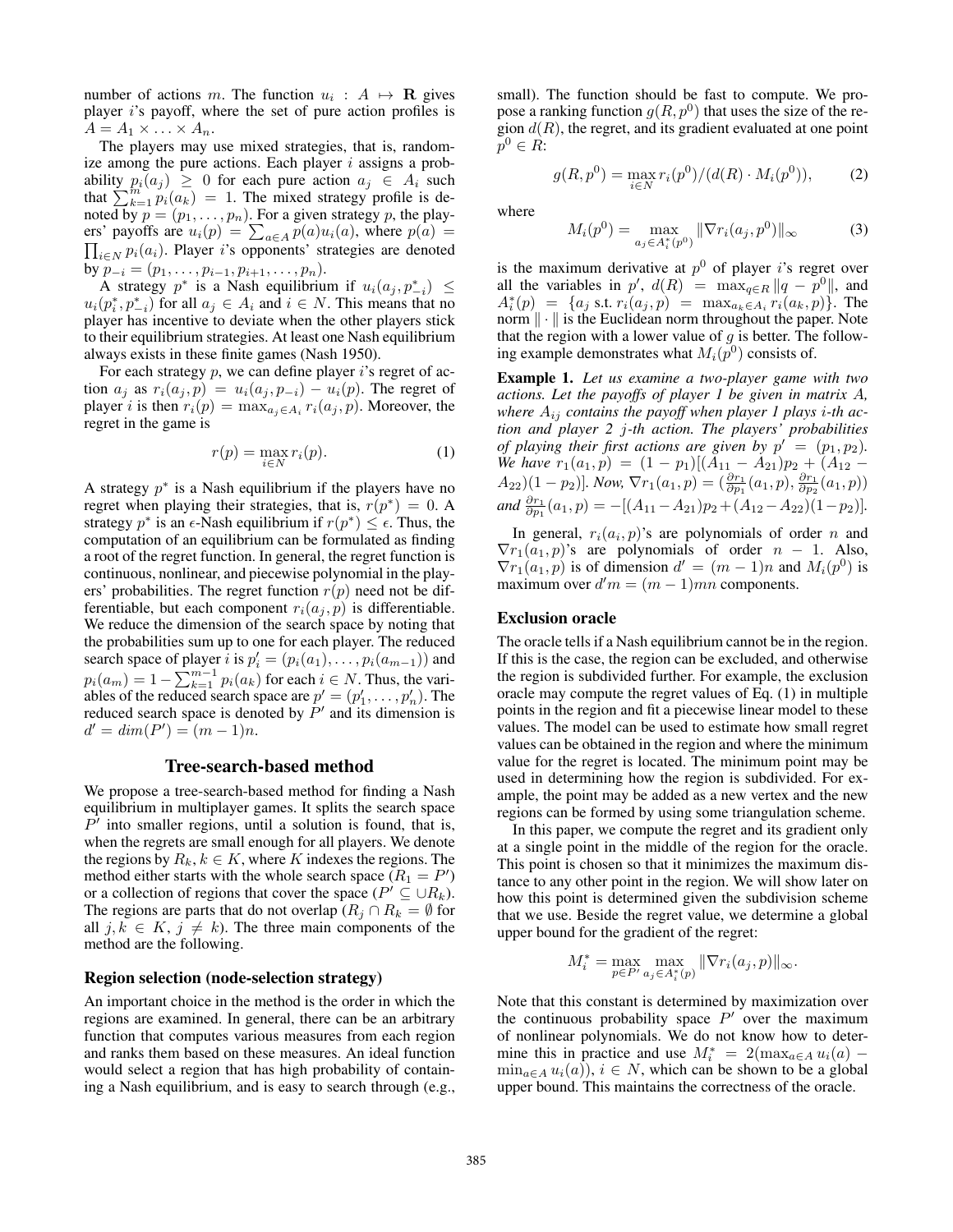If the regret value in the middle point  $p^0$  is large enough, a Nash equilibrium (i.e., the root of the regret function) cannot be in the region if the region and the global constant are small enough. The following result shows that any region containing a point with positive regret can be excluded if the region is small enough.

**Theorem 1.** A  $p^0$ -centered ball with radius s cannot contain *0-Nash if*

$$
r_i(p^0) > s \cdot M_i^*, \text{ for some } i \in N. \tag{4}
$$

 $r_i(p^0) > s \cdot M_i^*$ , for some  $i \in N$ . (4)<br>Since  $M_i^*$  is bounded, there is always some sufficiently small region such that any point  $p^0 \in P'$  with  $r(p^0) \ge \epsilon$ <br>can be excluded. The following result shows how dense grid can be excluded. The following result shows how dense grid (small enough diameter  $d$  of the region) is needed to exclude all the points that have large enough regret values.

**Theorem 2.** *If*  $r_i(p^0) \ge \epsilon$ , *for some*  $i \in N$ , *then the diameter*  $d < \frac{\epsilon}{2M_i^*}$  *is small enough to exclude*  $p^0$ .

*Proof.* Pick any point  $\hat{p}$  such that  $\|\hat{p} - p^0\| < \frac{\epsilon}{2M^*}$ . By Theorem 1,  $\hat{p}$ -centered ball with radius  $\frac{\epsilon}{2M_i^*}$  cannot contain 0-Nash, and  $p^0$  belongs to this ball.  $\Box$ 

Note that the oracle could exclude more if the maximum derivative were computed over just the region in question. This way the upper bound for the region would be smaller than the derivative that is computed over the whole search space. As is computing the global bound, it is difficult to compute the bound over the region.

The following example illustrates the idea of exclusion based on the gradient.

**Example 2.** We are trying to find a root  $r(x)=0$  for a *differentiable multivariate function*  $r : \mathbb{R}^2 \to \mathbb{R}$ *. Assume*<br>that we have evaluated the regret at  $r((0, 2, 0, 2)) = 0.3$  and *that we have evaluated the regret at*  $r((0.2, 0.2)) = 0.3$  *and we know that the gradient*  $\|\nabla r(x)\| \leq 2$  *for all x. Then by the mean value theorem,*  $|r(y) - r(x)| \le M ||x - y||$ *, where*  $M = \max ||\nabla r(z)||$ , where  $z = \lambda x + (1 - \lambda)y$  and  $\lambda \in$ [0, 1]. Thus, we have that  $r(z) > 0$  for all  $||z - (0.2, 0.2)|| <$ 0.3/2*. The root of*  $r(x)$ *, i.e., a Nash equilibrium, cannot be inside the* (0.2, 0.2)*-centered ball of radius* <sup>0</sup>.15*.*

Instead of selecting a region to be examined we could select a point and determine a ball around the point where a Nash equilibrium cannot be. Then we could exclude this ball from the search space. A possible problem with this idea is that we need to keep track of all the points and the radii, and select the new point so that we would find a Nash equilibrium in the remaining space. Thus, an efficient coding would be required for storing in memory all the excluded balls, how they intersect, and how to keep track of the regions that still need to be examined. Moreover, as the selected point gets closer to a Nash equilibrium, the regret values and the excluded balls get smaller—in fact, infinitesimal. This means that the method would slow down without bound as it approaches an equilibrium.

#### Subdivision of the region

There are many ways how the search space can be subdivided. For example, we may use any full-dimensional polytopes of dimension  $d' = dim(P)$  in the search space. The

simplest possible polytope in any given space is a simplex, which has the smallest number of vertices (i.e.,  $d' + 1$  vertices) over all such polytopes. For example, we can form a simplex in a normal-form game by selecting any  $d' + 1$  points<br>in  $P'$  such that their convex hull makes a full-dimensional in  $P'$  such that their convex hull makes a full-dimensional object. Moreover, the simplices can be subdivided in many ways: a new point may be added anywhere within the simplex and any triangulation scheme may be used in forming the new simplices. For example, we may make  $d' + 1$  copies of the simplex and replace a different vertex by the new point in each of the new simplices. A possible problem with this procedure is that all the vertices need to be stored in memory. Also, it may not be easy to compute the point inside the simplex so that it would minimize the maximum distance within the simplex, and it may take time to compute the distance  $d(R)$  for the region. Furthermore, it is difficult to tell what is a good way to triangulate the search space.

Instead of using simplices, we may use polytopes with more vertices and bigger volume. Since we are excluding regions that cannot contain a Nash equilibrium, we want to exclude regions that are as large as possible.

In this paper, we use hyperrectangles (i.e., boxes) which makes the memory requirement linear in dimension. We only need to store the minimum and the maximum values for each dimension and region. It is also easy to compute the middle point  $p^0$  in the hyperrectangle and the maximum distance  $d$  to the corner points with the Pythagorean theorem:

$$
p_x^0 = (u_x + l_x)/2,
$$
  

$$
d = 1/2 \cdot \sqrt{\sum_{x \in p'} (u_x - l_x)^2},
$$

where  $l_x$  and  $u_x$  are the lower and upper bounds of the hyperrectangle in dimension  $x$ . The problem with this choice is that the original search space is not a hyperrectangle but a simplex. Thus, we exclude the regions that are completely outside the search space, i.e., when the lower bounds of the probabilities for the hyperrectangle sum to more than, or equal to, one:  $\sum_{x \in p'_i} l_x \ge 1$  for any  $i \in N$ . Moreover, we automatically subdivide the region if the middle point  $p^0$  is outside the search space.

We use a bisection method and split the hyperrectangle along the longest edge, that is, we find the dimension with  $\max_{x \in p'} u_x - l_x$ . Thus, the method forms a binary search tree. The algorithm is presented below.

#### Algorithm 1

Initialize the regions and compute the rankings with  $q$ .

Compute the constants  $M_i^*, i \in N$ .

Repeat until any stopping condition is met

- 1. Select the region with minimal value of  $g$  in Eq. (2).
- 2. Select  $p^0$ . If it is outside the search space, goto 3. Else compute  $r(p^0)$ . If Eq. (4) is satisfied, exclude the region and return to 1. Else goto 3.
- 3. Bisect the region and compute  $g$  for the new regions with  $r(p^0)$  and  $M_i(p^0)$  in Eq. (3).

We can stop when  $r(p)$  is small enough. If we stop the algorithm when  $r(p) \leq \epsilon$ , we can bound the number of iterations needed. The result is based on enumerating all the erations needed. The result is based on enumerating all the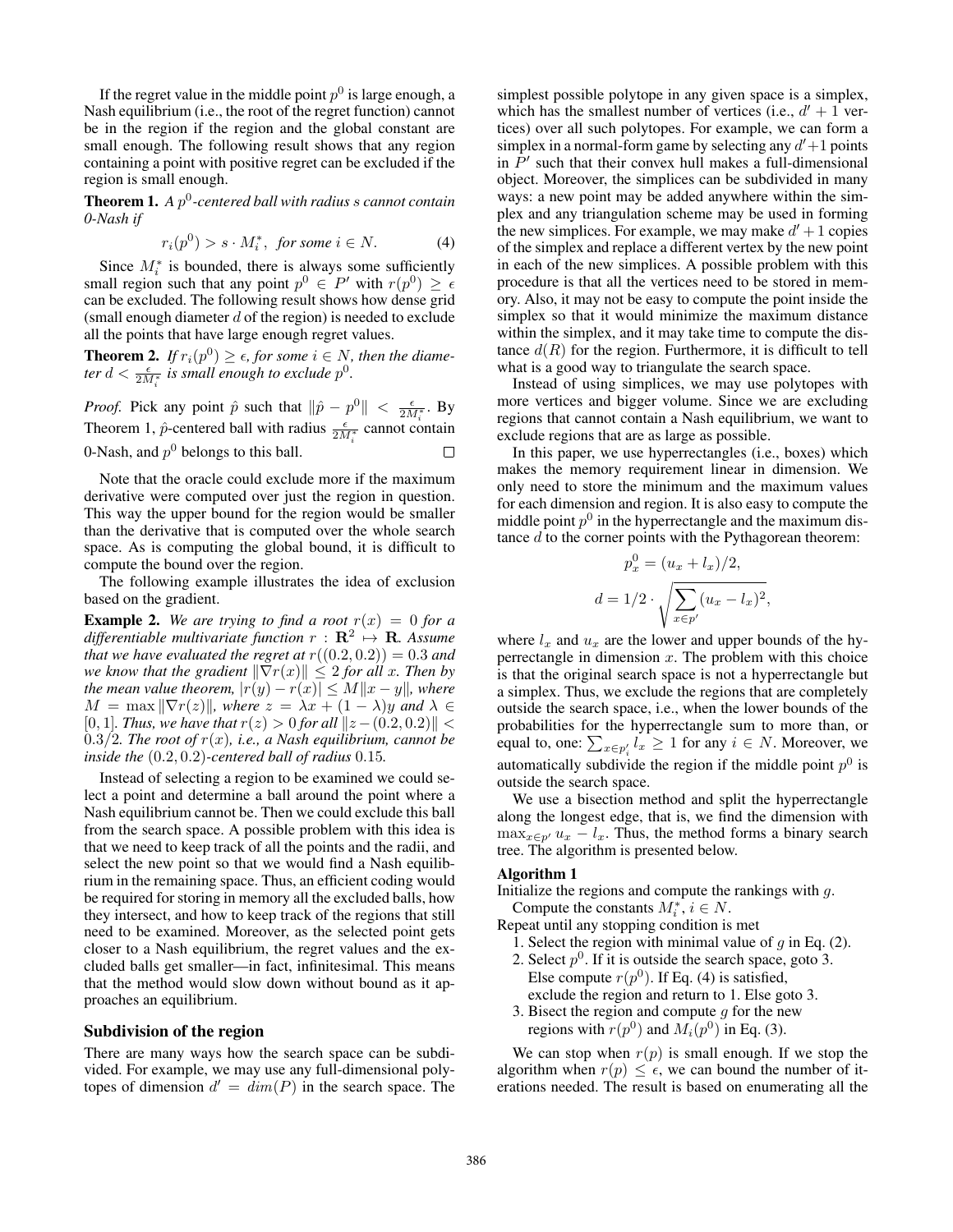regions where  $r(p) \geq \epsilon$ . The result holds for the bisection method with any region-selection heuristic method with any region-selection heuristic.

Theorem 3. *Any bisection algorithm excludes all the points with*  $r(p) \geq \epsilon$  *within*  $2^{(m-1)n \lceil \log(\frac{2M^*}{\epsilon})/ \log(2) \rceil} - 1$  *itera-*<br>*tions where*  $M^* = \max_{i \in \mathbb{N}} M^*$ *tions, where*  $M^* = \max_{i \in N} M_i^*$ .

*Proof.* Theorem 2 gives the diameter that is required to exclude a point with  $r(p) \ge \epsilon$ , which is  $\frac{\epsilon}{2M^*}$ . In each iteration, we bisect the longest edge which means that it takes tion, we bisect the longest edge which means that it takes  $d' = (m - 1)n$  iterations to bisect all the edges. The initial diameter is 1 as the probabilities are between 0 and 1. The number of bisections needed to reach the required diameter is  $\lceil \log \left( \frac{2M^*}{\epsilon} \right) / \log(2) \rceil$ . In a binary search tree, the total number of nodes up to depth x is  $1+2+4+\ldots = 2^x-1$ .

To our knowledge, the best prior complete algorithms for the problem are by Lipton and Markakis (2004), which is polynomial in  $\log 1/\epsilon$ , and by Babichenko et al. (2014) which is  $O(m^{\log m})$  and  $O((\log n)^n)$ . Specifal. (2014), which is  $O(m^{\log m})$  and  $O((\log n)^n)$ . Specifically, the complexity of Lipton and Markakis (2004) is  $poly(\log 1/\epsilon, n^{\bar{n}m}, L)$ , where L is the maximum bit size<br>of the navoff data. Babichenko et al. (2014) proved two of the payoff data. Babichenko et al. (2014) proved two bounds for their method:  $m^{nk}$ , where  $k > 8(\log m + \log n \log \epsilon + \log 8$ / $\epsilon^2$  and  $m = poly(n)$ , and  $(k + 1)^{nm}$ , when  $m$  is a constant. The former is better with respect to  $m$  $m$  is a constant. The former is better with respect to  $m$ , giving  $O(m^{\log m})$ , and the latter is better with respect to n and  $\epsilon$ , giving  $O((\log n)^n)$  and  $O((\epsilon^{-2} \log 1/\epsilon)^c)$ , where  $c$  is a constant. Our method is better than Babichenko et al. (2014) with respect to n and  $\epsilon$ , since by Theorem 3 ours is  $O(c^n)$  and  $\overline{O(1/\epsilon^c)}$ . Ours is better than Lipton and<br>Markakis (2004) with respect to *n*, as good (exponential) in Markakis (2004) with respect to  $n$ , as good (exponential) in  $m$ , and worse in  $\epsilon$ . In summary, the best-known bounds are  $O(c^n)$  by us,  $O(m^{\log m})$  by Babichenko et al. (2014), and  $O(\log 1/\epsilon)$  by Lipton and Markakis (2004).

### Search algorithm over uniform strategies

As an improvement to the prior exhaustive complete method (Babichenko, Barman, and Peretz 2014), to get a method that we can compare ours to, we implemented an algorithm that goes through all the k-uniform strategies in the following way. The idea is to start with small  $k$  which means that the pure-strategy equlibria are found fast, and increase  $k$  if a good-enough solution has not been found.

#### Algorithm 2

Initialize the value k and select constants  $c > 1$  and  $k^*$ . Repeat until  $r(p) \leq \epsilon$  or  $k = k^*$ <br>1 Compute  $r(p)$  for all k-uni

- 1. Compute  $r(p)$  for all k-uniform strategies.
- 2. Update  $k = ck$ .

We start the algorithm with  $k = m$  and choose c and  $k^*$  so that we do only two repetitions. For example, we go through all the k-uniform strategies for  $k = 3$  and  $k = 18$  for 3-<br>player 3-action games. This means  $\binom{m+k-1}{k}^n = 6859000$ <br>points in the probability space for  $k = 18$  and  $\epsilon = 10^{-3}$ points in the probability space for  $k = 18$  and  $\epsilon = 10^{-3}$ .<br>Note that it is impossible to compute all the strategies for Note that it is impossible to compute all the strategies for  $k$  in the range that the theoretical results of Babichenko et al. require; k would need to be  $1.9 \cdot 10^7$  which means  $5.7 \cdot$  $10^{42}$  points. We chose the  $k^*$  values so that it takes roughly

15 minutes to go through all the points, so that we can do enough repetitions. Our choice of  $k^*$  is not critical, since the results are similar for all  $k^* \leq 30$  which is the range of values that can be computed in reasonable time.

### Experiments

We tested the algorithms on randomly-generated games and on the games produced by the GAMUT generator (Nudelman et al. 2004). For random games, the payoffs were randomly drawn from a uniform distribution between zero and one. We ran  $rep = 1000$  repetitions and set the stopping conditions as  $r(p) \le \epsilon = 10^{-3}$  and  $\text{matrix} = 900$  (seconds): for the other experiments, we did not use any time onds); for the other experiments, we did not use any time limits. The results are presented in Table 1. The Dim column shows the dimension of the search space  $p'$ , and Time gives the average run time. OverTime% shows the percentage of instances that hit the time limit, and OverTime  $\epsilon$  gives the average errors for the repetitions that hit the time limit. The runs were conducted on Intel Core i7-6500U at 2.50 GHz with 16 GB of RAM under 64-bit Windows 7. We implemented the algorithms in Matlab R2015b.

The results for GAMUT games are in Table 2; the results for all classes are available in the extended version. For these games, we used  $\epsilon = 10^{-3}$ , and no time limit. NotSolved% is<br>the percentage of runs where  $\epsilon > 10^{-3}$  for Algorithm 2. We the percentage of runs where  $\epsilon > 10^{-3}$  for Algorithm 2. We can see hig differences between the game classes. Polymacan see big differences between the game classes. Polymatrix games are solved clearly slower than the other games. Note that our method solved all the instances to the given accuracy, while Algorithm 2 did not in some classes.

The results show that the run times grow rapidly as the search space dimension increases. Our method has higher average run time, but it finds an  $\epsilon$ -Nash (for given small  $\epsilon$ ) on all instances. In contrast, Algorithm 2 is faster on average but has problems on some instances and  $\epsilon$  can be high. Our method seems to work better on hard instances, i.e.,  $\epsilon$ is smaller for those instances that take a long time to solve. In many games, especially GAMUT games, equilibria are in pure strategies or can be found with small k; thus it is reasonable that Algorithm 2 works well on those easy instances. The run time of our method can be made equally fast as Algorithm 2's on those instances by first searching pure strategies and strategies in small support (but we did not want to design an algorithm that would take advantage of those properties that only hold for certain classes of games).

We also compared against the algorithms available in the well-known game-solving software package GAMBIT. We tested the GAMBIT algorithms on the GAMUT games; see Table 3. The algorithms are the homotopy method of (Govindan and Wilson 2003) (gnm), its modification using iterated polymatrix approximation (Govindan and Wilson 2004) (ipa), the polynomial equation solver (enumpoly), the simplicial subdivision method (van der Laan, Talman, and van der Heyden 1987) (simpdiv), a function minimization approach (liap), and the quantal response method (McKelvey and Palfrey 1995; Turocy 2005) (logit).<sup>1</sup> The numbers

<sup>&</sup>lt;sup>1</sup>We used GAMBIT version 15.0 (except 16.0 for simpdiv as it had a bug in 15.0; only simpdiv changed from 15.0 to 16.0, so we reran only that algorithm when version 16.0 was recently released).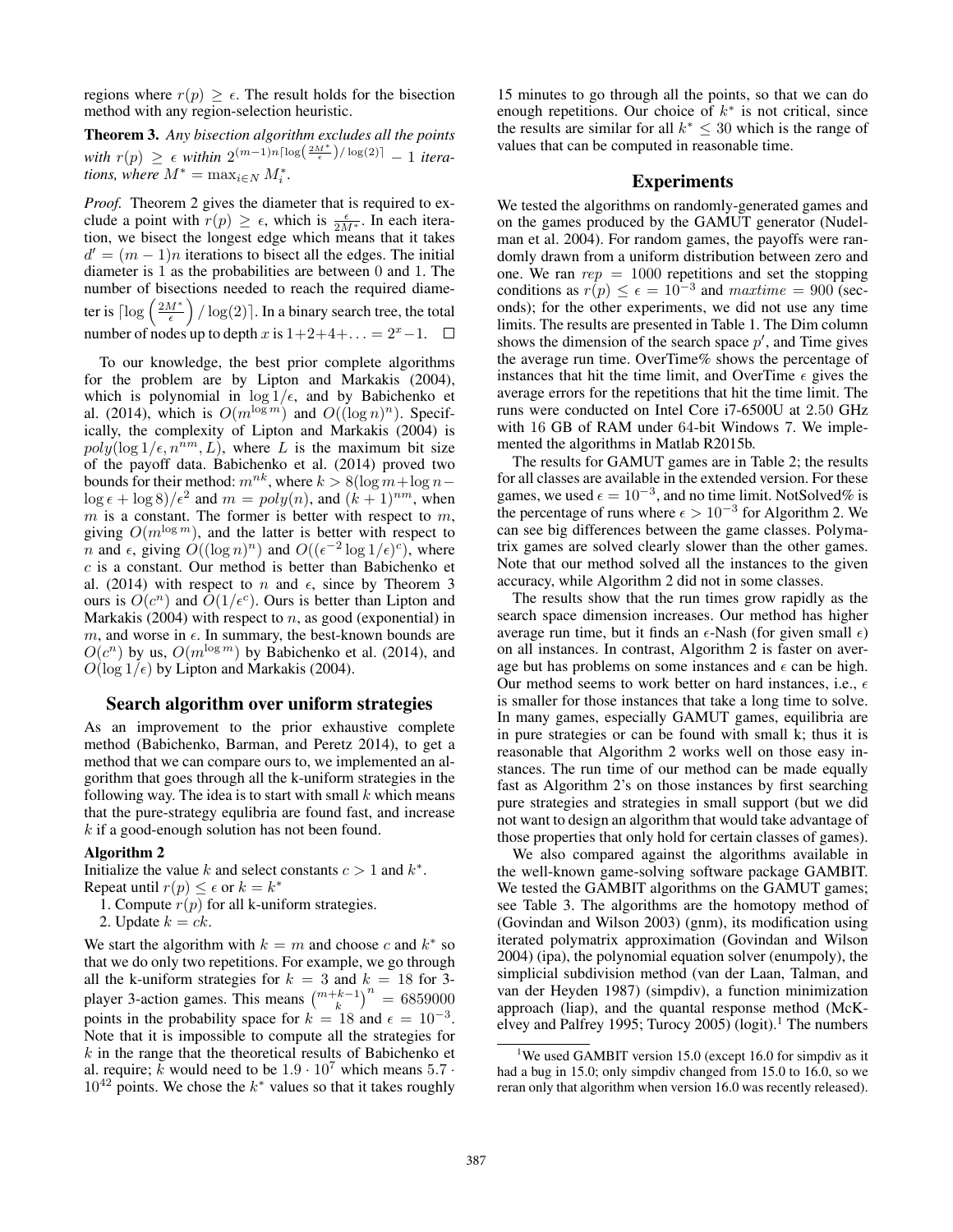|              |   |     | Algorithm 1 |        |              |                     | Algorithm 2 |      |              |                     |
|--------------|---|-----|-------------|--------|--------------|---------------------|-------------|------|--------------|---------------------|
| n            | m | Dim | Time        | Median | OverTime $%$ | OverTime $\epsilon$ | k           | Time | OverTime $%$ | OverTime $\epsilon$ |
| $\mathbf{a}$ |   |     | 0.04        | 0.02   | $\theta$     |                     | 2/180       | 49   |              | 0.0013              |
| $\mathbf{a}$ |   | 6   | 26          | 1.2    |              | 0.003               | 3/18        | 191  | 29           | 0.003               |
| 3            |   | 12  | 900         | 900    | 100          | 0.07                |             | 94   | 33           | 0.0059              |
| 4            |   |     | 99          | 0.48   | 8            | 0.0054              | 2/40        | 23   | 15           | 0.002               |
| 4            |   | 8   | 352         | 87     | 30           | 0.003               | 3/8         | 85   | 33           | 0.004               |
|              | ◠ |     | 125         | 2.7    | 10           | 0.0057              | 2/8         | 1.0  | 30           | 0.0049              |
|              |   | 10  | 520         | 589    | 46           | 0.0022              |             | 7.9  | 36           | 0.0082              |

Table 1: Results for the randomly-generated general-sum games.

|                          |       | Algorithm 1  |        | Algorithm 2   |                |                      |  |  |  |
|--------------------------|-------|--------------|--------|---------------|----------------|----------------------|--|--|--|
| Game class               | Time  | $95\%$ bound | Time   | NotSolved $%$ | NotSolved Time | NotSolved $\epsilon$ |  |  |  |
| Bertrand oligopoly       | 13.7  | 19.3         | 0.01   | $\theta$      |                |                      |  |  |  |
| <b>Bidirectional LEG</b> | 159   | 337          | 0.013  | $\Omega$      |                |                      |  |  |  |
| Collaboration            | 2.8   | 3.7          | 0.0009 | $\Omega$      |                |                      |  |  |  |
| Congestion               | 29    | 71           | 0.027  | $\Omega$      |                |                      |  |  |  |
| Covariant $r = -0.5$     | 95    | 202          | 80     | 16            | 434            | 0.003                |  |  |  |
| Polymatrix               | 172   | 358          | 27.2   |               | 373            | 0.003                |  |  |  |
| Random LEG               | 880   | 1970         | 0.02   | $\Omega$      |                |                      |  |  |  |
| Random graphical         | 35000 | 35500        | 0.05   | $\Omega$      |                |                      |  |  |  |
| Uniform LEG              | 793   | 1850         | 0.02   | 0             |                |                      |  |  |  |
|                          |       |              |        |               |                |                      |  |  |  |

Table 2: Results for three-player three-action GAMUT games.

| Game class               | gnm       | 1 <sub>D</sub> a | enumpoly  | simpdiv   | liap      | logit     |
|--------------------------|-----------|------------------|-----------|-----------|-----------|-----------|
| Bertrand oligopoly       | 0.05(30)  | 0.05(75)         | 0.04(50)  | 0.05      | 0.24(99)  | 0.06      |
| <b>Bidirectional LEG</b> | 0.09(0.3) | 0.05(58)         | 0.84(1)   | 0.06(0.1) | 0.24(99)  | 0.06(0.1) |
| Collaboration            | 0.24(0.1) | 0.04             | 3.3(50)   | 0.05      | 0.34(99)  | 0.06(0.3) |
| Congestion               | 0.05(0.2) | 0.05(85)         | 0.05(0.6) | 0.05(0.1) | 0.21(100) | 0.05      |
| Covariant $r = -0.5$     | 0.13(3)   | 0.05(94)         | 36        | 0.67(2.8) | 0.31(100) | 0.05(1)   |
| Polymatrix               | 0.06(1)   | 0.04(79)         | 0.04(50)  | 0.07(0.3) | 0.3(92)   | 0.05(0.4) |
| Random LEG               | 0.05(1)   | 0.04(59)         | 8.1(2)    | 0.05(0.6) | 0.24(99)  | 0.06      |
| Random graphical         | 0.08(3)   | 0.04(96)         | 6.3(6)    | 0.17(3)   | 0.31(99)  | 0.06(0.3) |
| Uniform LEG              | 0.07(0.4) | 0.05(55)         | 0.04(17)  | 0.05      | 0.23(99)  | 0.06      |

Table 3: Computation times in seconds for the GAMBIT algorithms and percentage of instances not solved.

are the average computation times for the algorithms and the parentheses show the percentage of instances that were not solved (code got stuck, empty output, or accuracy not within the given  $\epsilon$ ). One can see that the algorithms are much faster than the complete methods, but all of them fail to solve some instances. Moreover, there are game classes (bidirectional LEG and polymatrix) where some instances are not solved by any of those algorithms. The best of those methods are logit, gnm and simpdiv.

# Conclusions and future research

We introduced a complete method for finding an  $\epsilon$ -Nash equilibrium, for any given  $\epsilon$ , in normal-form multi-player games. It has the best run-time bound in  $n$ , improving prior results of Babichenko et al.  $(2014)$  with respect to n and  $\epsilon$ . Moreover, the method is the first implemented algorithm, to our knowledge, that manages to find an approximate solution on all instances. The main components of our treesearch-based method are the node-selection strategy, the exclusion oracle, and the subdivision scheme. The node-

selection strategy determines the next region to be explored. The exclusion oracle provides a provably correct sufficient condition for there not to be an equilibrium in the region. The subdivision scheme determines how the region is split if it cannot be excluded. The method has the benefit that it need not proceed locally, which avoids it getting stuck in a local minimum that may be far from any actual Nash equilibrium. The method produces a set—the non-excluded regions—that contains all 0-Nash equilibria, and this set keeps decreasing.

Experiments confirmed that our method finds an  $\epsilon$ equilibrium for a given target  $\epsilon$  on all instances. This was not the case with prior methods from GAMBIT which are incomplete, or even with the prior theoretically-complete methods. On the other hand, the incomplete methods were often faster on instances they managed to solve. This suggests a hybrid scheme where one runs a homotopy method (or some other relatively fast incomplete method) first, and if it fails to find an equilibrium, then one runs our algorithm. Or, they can be run in parallel. That essentially achieves the best of both worlds: the speed of incomplete methods and the completeness of ours.